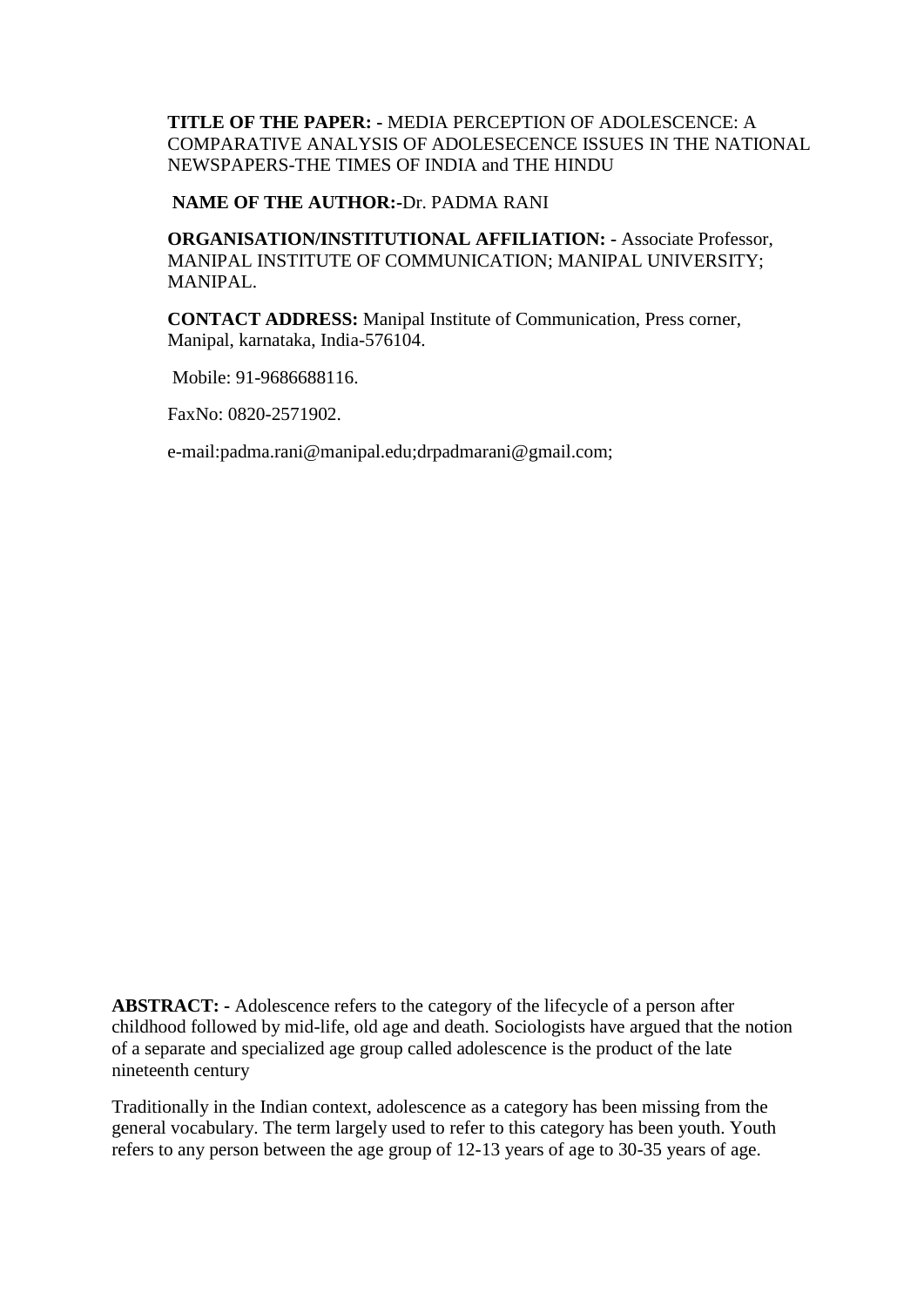According to WHO adolescence refers to children in the age group of 10 to 19 years of age. In developing countries like India there is a "youth Bulge" due to the low mortality rate and high birth rates. This ensured that India's population is young and the percentage of adolescence is relatively high. According to an UNICEF estimate there is about 1.2 billion adolescence in the world out of which 243 million are in India. Nearly one-quarter of the population of India comprises of adolescence.

The literacy rates have risen from 65% in 2001 census to 74%in 2011 census. The literacy rate takes into account people who are above 7 years of age. The increase in literacy is largely among the younger population. One of the reasons attributed to the growth of media in India has been the rising literacy levels and the young population. The print media in India has registered a growth of 9.8 % in the year 2011 and is expected to grow at the rate of 9.6 % in the next five years i.e.2011-2015(PWC-FICCI report 2011)

The media which comprises of newspapers, magazines, television, radio, films etc has adolescence as their consumers. The media has been targeting adolescence to capture their consumers of the future. A number of studies in the late nineties have been focussing on the effect of television and other media on adolescent's health and behaviour. The focus about media consumption or how media perceives the adolescence is lacking in the studies. This study would try to fill this knowledge gap.

This study seeks to analyse two newspapers-The Times of India and The Hindu for a period of three months i.e. from 1May 2012 to 31 July 2012 and find out the percentage of space allotted to adolescence issues .It also seeks to identify the issues focussed in the newspapers and how the newspapers treat adolescence as a subject while reporting about them. In order to do understand the issues addressed in the newspapers content analysis of selected news items will be done. A comparison of the issues highlighted in the newspapers will be made. Finally the paper seeks to recommend ways by which the newspaper could give importance to adolescence issues.

**KEY WORDS:** ADOLESCENCE, NEWSPAPERS, MEDIA PERCEPTION,

# **INTRODUCTION:**

Adolescence refers to the category of the lifecycle of a person after childhood followed by mid-life, old age and death. Historians claim that in the sixteenth century in France there is evidence of mention of specialised youth groups. Sociologists have argued that the notion of a separate and specialized age group called adolescence is the product of the late nineteenth century

Traditionally in the Indian context, adolescence as a category has been missing from the general vocabulary. The term largely used to refer to this category has been youth. Youth refers to any person between the age group of 12-13 years of age to 30-35 years of age. According to WHO adolescence refers to children in the age group of 10 to 19 years of age.

Erikson, Piaget and Kohlberg have described the characteristic of adolescents. The three authors have varied views but that help us in indentifying the characteristic of adolescence. The period of adolescence is viewed as a period of human growth as a stage of complex transformation, from relative dependence to relative independence. A period in which the individual is constantly perplexed with the question, "Who am I?"Erikson identifies eight critical stages of personality and character formation. He describes the period of adolescence as one of identity versus identity diffusion. This is a period in which the adolescence is trying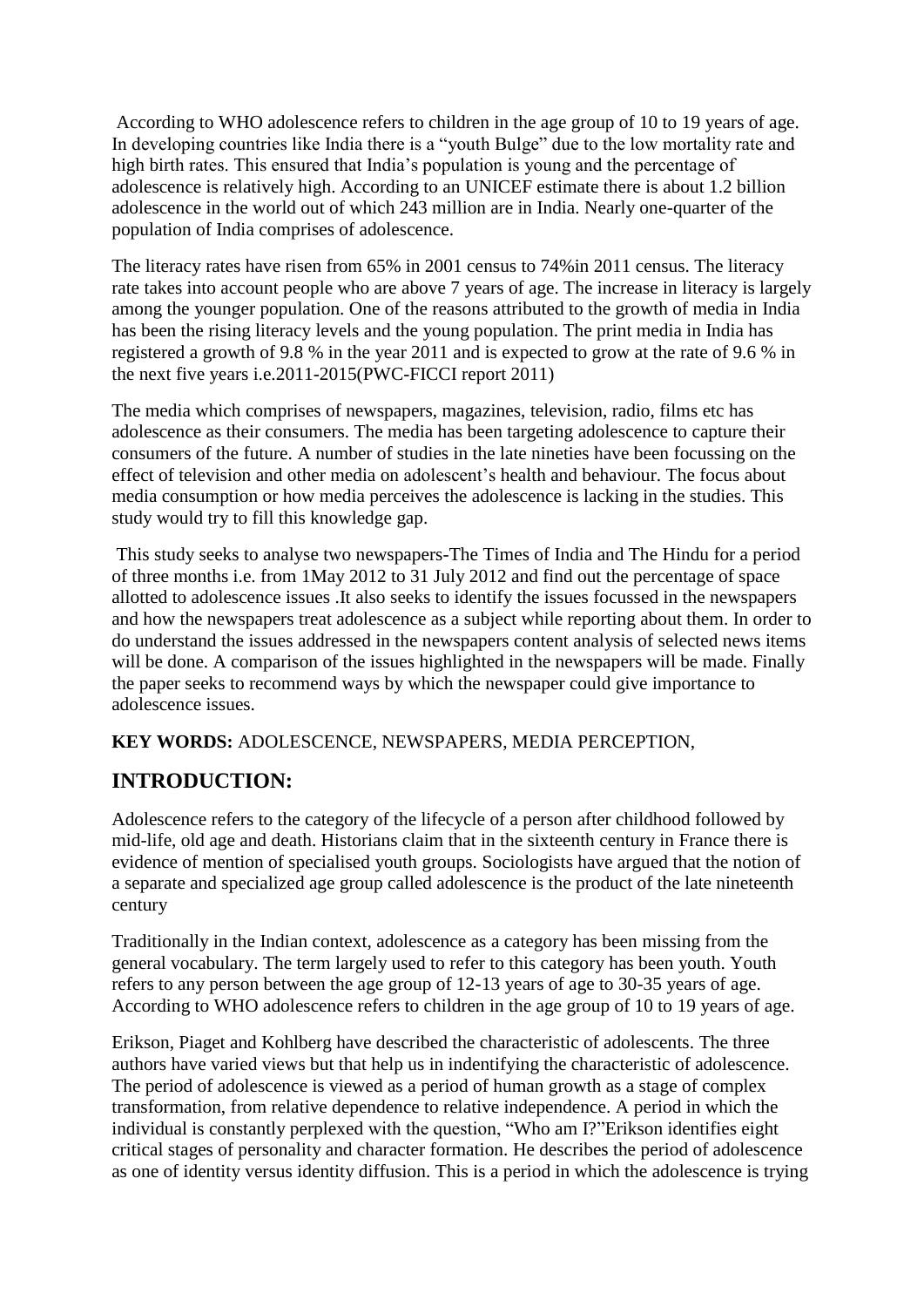to gain control of their environment in order to develop a unique identity. According to Piaget (1972) it is during adolescence that an individual achieves formal operations. Kohlberg (1976) focussed his attention on adolescence as a period of moral development in which the youth attains the ability of autonomous moral reasoning.

Therefore adolescence is a stage when tremendous intellectual development, a period of physical maturation and a pre-occupation with personal appearance and projected body image. These characteristics collectively provide a rationale for the study of adolescence as an important stage in the life cycle, as well as the importance of mass media for them.

Studies have shown that there is a marginal increase in the consumption of print media during the senior high school years .The younger teens are more interested in the comic section of the newspaper. The newspaper 's utility as a socialization agent was present in the study conducted by Adoni (1979) in USA, she found that amongst all the media, only the regular reading of the daily newspaper was positively related to the importance attached to voluntary and political activities of teenagers.

In developing countries like India there is a "youth Bulge" due to the low mortality rate and high birth rates. This ensured that India's population is young and the percentage of adolescence is relatively high. According to an UNICEF estimate there are about 1.2 billion adolescence in the world out of which 243 million are in India. Nearly one-quarter of the population of India comprises of adolescence.

The literacy rates have risen from 65% in 2001 census to 74%in 2011 census. The literacy rate takes into account people who are above 7 years of age. The increase in literacy is largely among the younger population. One of the reasons attributed to the growth of media in India has been the rising literacy levels and the young population. In spite of the death of newspapers in the west, the print media in India has registered a growth of 9.8 % in the year 2011 and is expected to grow at the rate of 9.6 % in the next five years i.e.2011-2015(PWC-FICCI report 2011)

The media has also been targeting adolescence to capture their consumers of the future. A number of studies in the late nineties have focussed on the effect of television and other media on adolescent's health and behaviour, especially the effect of television on children, the effect of films on violent behaviour and the likes.

# **REVIEW OF LITERATURE:**

Mass Communication plays an important role in our society its purpose is to inform the public about current and past events. Within this process the media, which can be a newspaper, a book and television, takes control of the information we see or hear. The media uses gate keeping and agenda setting to "control our access to news, information, and entertainment" (Wilson 14). Gate keeping is a series of checkpoints that the news has to go through before it gets to the public. Through this process many people have to decide whether or not the news is to been seen or heard. Some gatekeepers might include reporters, writers, and editors.

Agenda setting as defined in "Mass Media, Mass Culture" is the process whereby the mass media determine what we think and worry about. Walter Lippmann, a journalist first observed this function, in the 1920's. Lippmann then pointed out that the media dominates over the creation of pictures in our head; he believed that the public reacts not to actual events but to the pictures in our head. Therefore the agenda setting process is used to remodel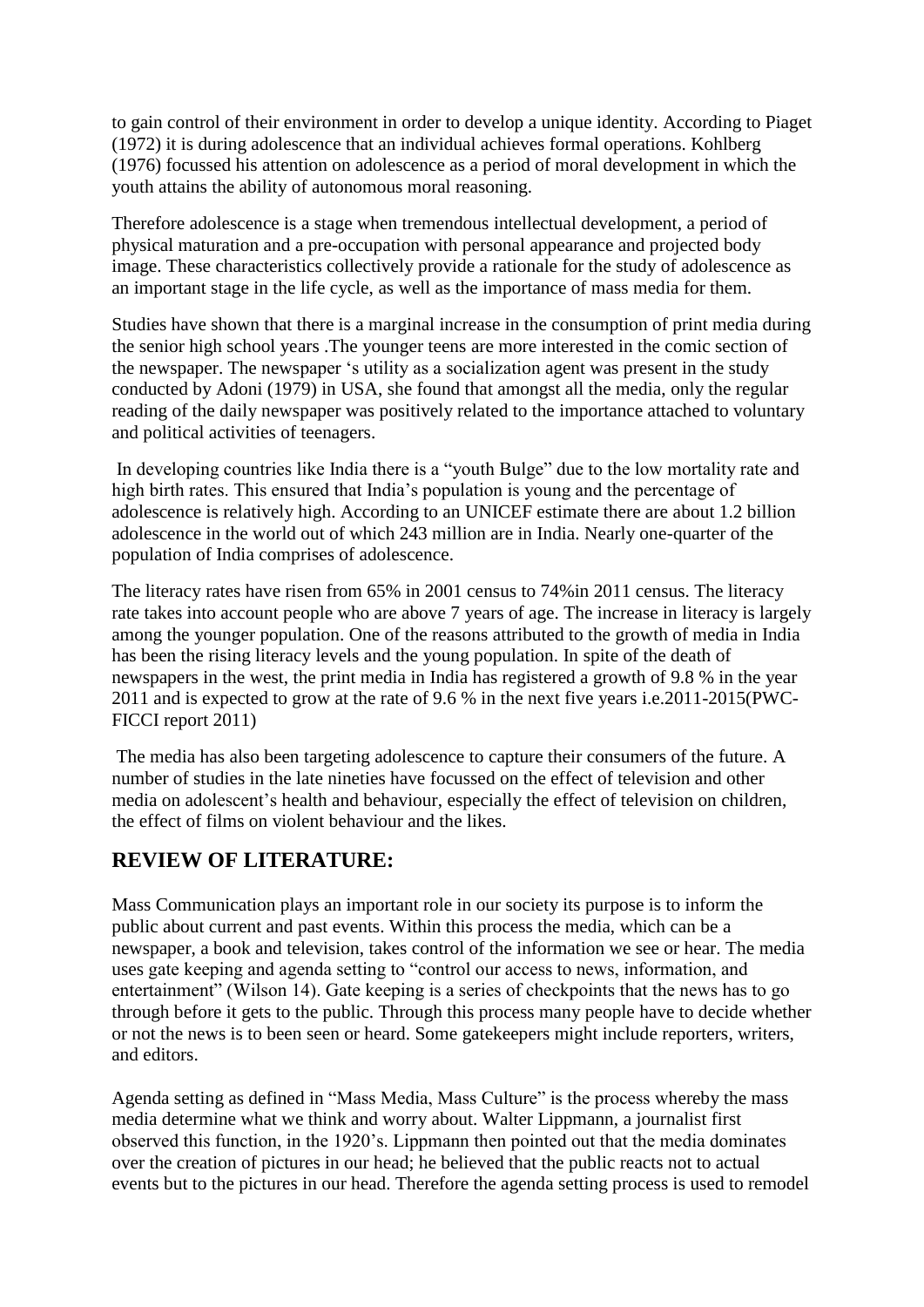all the events occurring in our environment, into a simpler model before we deal with it. ―This impact of the mass media- the ability to effect cognitive change among individuals, to structure their thinking- has been labelled the agenda-setting function of mass communication. Here may lay the most important effect of mass communication, its ability to mentally order and organize our world for us. In short, the mass media may not be successful in telling us what to think, but they are stunningly successful in telling us what to think about." (McCombs and Shaw, 5)

Agenda Setting has two levels*,* the first level enacts the common subjects that are most important, and the second level decides what parts of the subject are important. Agenda setting as a process is divided into three parts according to Rogers and Dearing in their book *Agenda Setting Research.* The first part of the process is the importance of the issues that are going to be discussed in the media. Second, the issues discussed in the media have an impact over the way the public thinks, this is referred as public agenda. Ultimately the public agenda influences the policy agenda. Furthermore, "the media agenda affects the public agenda, and the public agenda affects the policy agenda." (Littlejohn, 320)

This theory of agenda setting has many useful uses in our society. First of all it gives the media power to establish what news we see or hear and what part of the news is important to see or hear. Therefore agenda setting is used for many purposes to establish the media agenda and to retrieve the opinion of the public.

A number of studies have been carried on adolescence, most of the studies mentioned below focus on the effects of electronic media on the adolescences.

In a report by UNICEF on adolescence it is described as an age of opportunity and it highlights the different strategies adopted by UNICEF to empower the adolescence both in terms of life skills and their basic health education.

In an article titled, "Adolescents and electronic media: growing up plugged in" the authors discuss the impact of the electronic media on children in America and how the growth of television and other information and communication technologies is going to impact the life of children. They have studied the impact of electronic media on the social development, educational development etc of the child.

Strasburger and Donnerstein (1999) in an article emphasis that television and other media represent one of the most important and unrecognized influences on children and adolescents health and behaviour in the 1990s.They have quoted a number of studies which highlighted this serious problem in USA.

Norval.D.Glenn (1994) in their paper "Television watching, newspaper reading, and cohort differences in verbal ability" conclude that there is a decline in vocabulary which is closely related to decline in newspaper reading

Sociologist Donna Gaines(1994) claimed that it was not unusual for press coverage of youth to include "images of kids as thugs, animals, drive-by shootout, gangsters and teenagers crack moms rocking in the free world, jock gang rapist, parricide peaps, low maths and science scorers, zombies without morals". By 1990's a wave of scholars had begun to examine what Giroux defines as the "representational politics" behind media construction of youth. In addition to Gaines, other scholars including Henry Giroux, Henry Jenkins, Larry Grossberg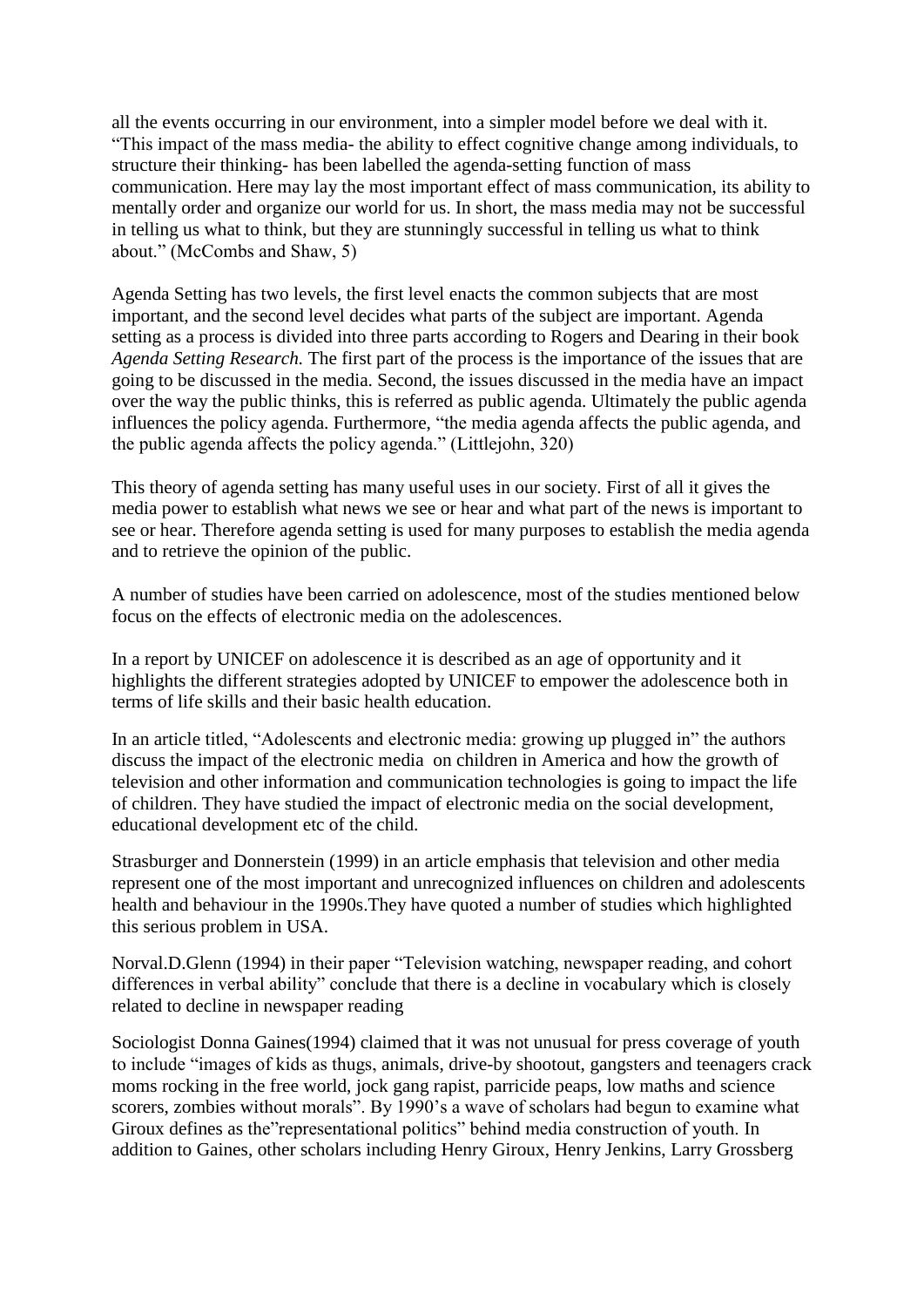and others have turned their attention to their press coverage of youth which is a part of the larger crisis discourse that dominates studies on youth.

Abowitz (in Mazzarella&Pecora,2007) argues that the discourse or cultural conversations about youth found in newspapers, "range from ,"youth in trouble "to "youth as Fun" to "the moral crisis of youth" but whatever the particular slant of the discourse, these discourses on youth have been pervasive and powerful"

According to Edwards (2005), newspapers frame girls "as victims who need protection from cyber-predators and from the technology itself.

John Hartley (1998) has studied the coverage of girls in the news in United States and Australia. The interest of the Press in young girls is not unique to United States. This is one component of a phenomenon he labels *juvenation* — an extensive, almost bipolar, news media emphasis on youth, whereby visual images of youth (particularly female bodies) are celebrated and used to attract adult readers, whereas stories of youthful transgressions, flaws, and controversies demonize these same youth. His most compelling argument is that ―children have become so caught up in the rhetoric of foe-creation in the hard-news media that they now occupy the structural position of 'theydom''— the other, something

to be feared, protected, and/or saved.

This study would analyse adolescence issues highlighted in the newspapers as most studies have studied the impact of mass media especially television on adolescence. Through this study the researcher seeks to analyse the various issues related to adolescence which are covered in the newspapers.

# **METHODOLOGY:**

National English dailies were chosen for the study. The dailies were identified on the basis of readership, reach etc. The Times of India was the first newspaper to start the Newspaper in Education (NIE) programme followed by The Hindu in south India. The Times of India has the largest circulation in India among the English newspapers, hence it was chosen for the study. The Hindu was chosen for the study since it is considered a traditional newspaper and is the largest circulated English daily in Tamil Nadu and Kerala and is also among the leaders in Karnataka and Andhra Pradesh.

For a period of three months the contents of the newspapers was analysed. From 1May 2012 to 31 July 2012 the whole newspaper with their supplements were taken up for content analysis. A comparison of the issues highlighted in the newspapers was also made.

#### OPERATIONAL DEFINITION:

For the purpose of this research study some of the key concepts used have been defined as follows:-

1. ADOLESCENCE: Any child in the age group of 6 to 19 years i.e. basically children in the school -going age and the first two years of their undergraduate education. As per the NCERT guidelines a child of six years is supposed to be studying in class one.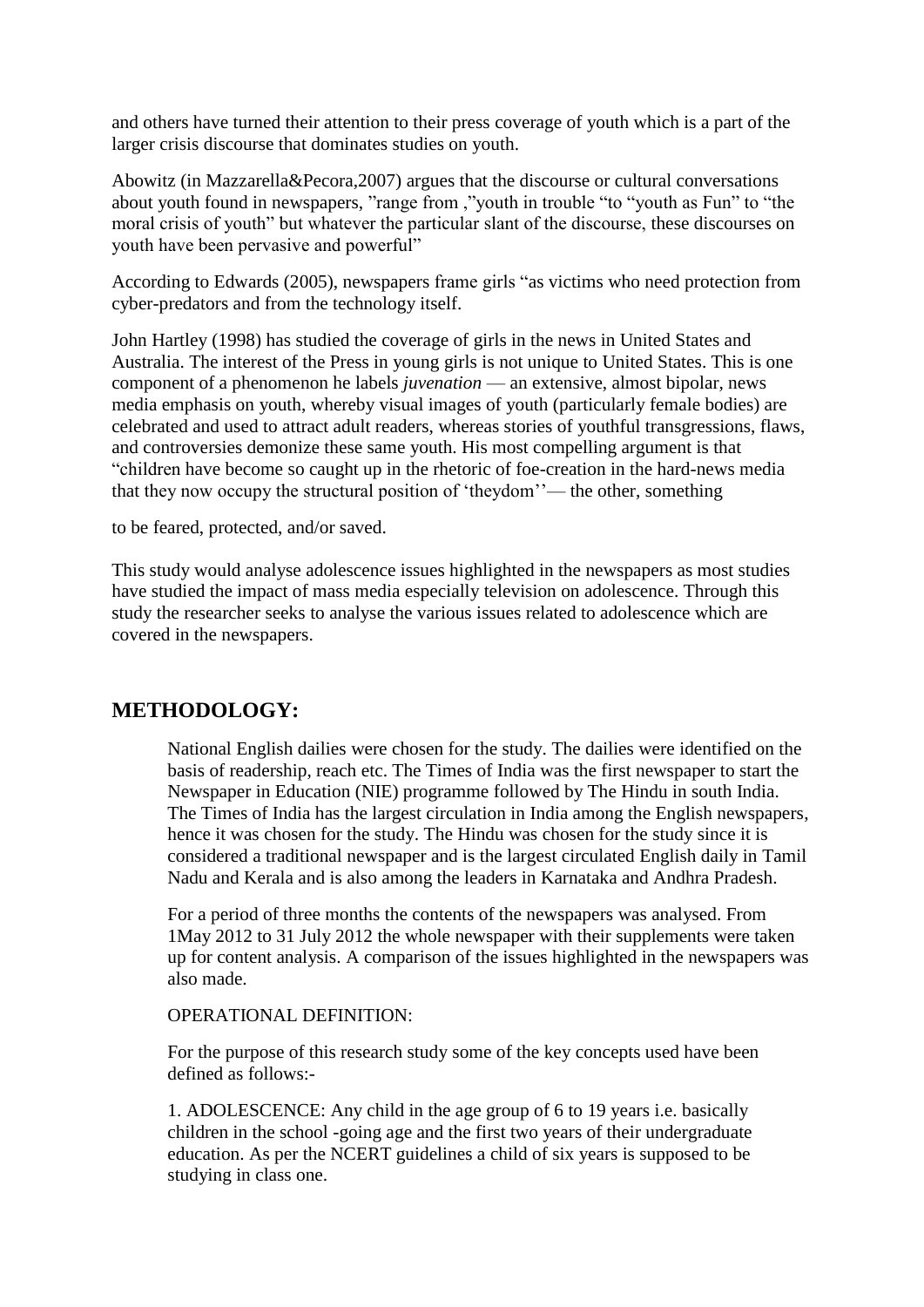2. EDUCATIONAL ISSUES: All the issues related to education of a child like infrastructure in schools and colleges, teachers, books, mid-day meals, results, coaching classes, counselling for admission and other issues.

3. HEALTH ISSUES: Issues related to vaccination, vulnerable diseases like HIV, encephalitis etc among adolescence and also alcohol, substance abuse etc which affects the health of the child.

# **ANALYSIS & INTERPRETATIONS:**

On looking at the content of the newspaper from 1May 2012 to 31 July 2012 for news and reports related to individuals between the age group of 6 to 7 to 19 years of age. The issues on analysis were grouped into the following 9 categories and one category was added for the photographs which were being carried in this newspaper.

The broad areas are:-Educational issues, health issues, safety related, achievements of students or adolescence, child abuse, child labour, crimes committed by adolescents, government policies regarding adolescence, new trends among adolescents.

### QUANTITATIVE ANAYSIS:

A total of 276 articles were found to be related to adolescents in The Times of India; in The Hindu total of 411 articles were found in the same period.

Table 1 and Table 2 depict the various issues covered in both the newspapers.

### TABLE 1

#### ISSUES COVERED IN THE TIMES OF INDIA

| S.No | <b>ISSUES</b>                      | Number of articles |
|------|------------------------------------|--------------------|
| 1.   | <b>Educational Issues</b>          | 134                |
| 2.   | <b>Health Issues</b>               | 18                 |
| 3.   | <b>Safety Related</b>              | 38                 |
| 4.   | Achievements                       | 26                 |
| 5.   | Child Abuse                        | 28                 |
| 6.   | Child Labour                       | $\overline{2}$     |
| 7.   | Crimes committed<br>by adolescents | 7                  |
| 8    | Government<br>policies             | 13                 |
| 9    | New trends in<br>Adolescence       | 7                  |
| 10.  | Photographs                        | 3                  |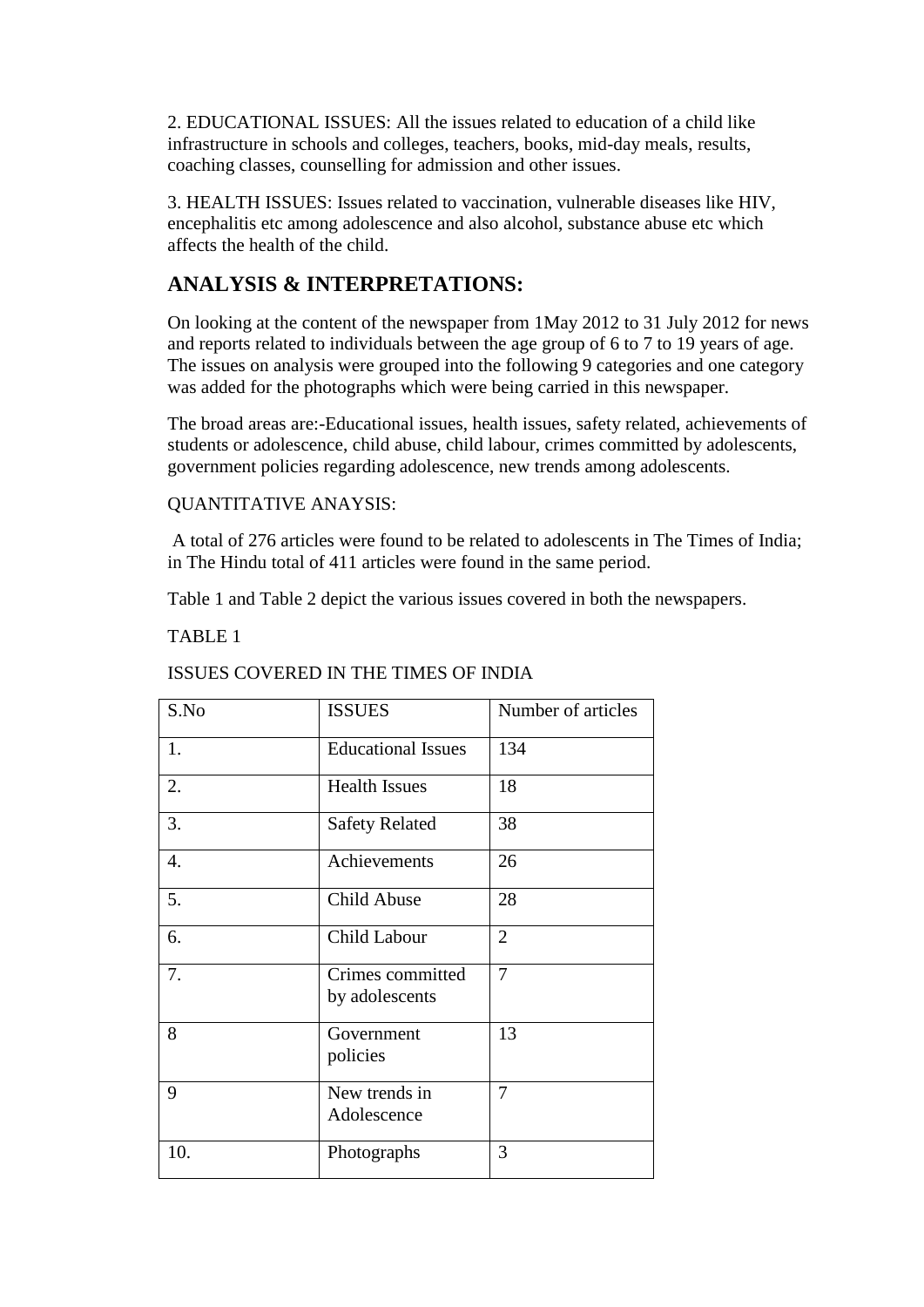| - - | <u>i</u> vui | ັ<br>-- |
|-----|--------------|---------|
|     |              |         |

### TABLE 2

#### ISSUES COVERED IN THE HINDU

| S.No | <b>ISSUES</b>                      | Number of articles |
|------|------------------------------------|--------------------|
| 1.   | <b>Educational Issues</b>          | 224                |
| 2.   | <b>Health Issues</b>               | 16                 |
| 3.   | <b>Safety Related</b>              | 42                 |
| 4.   | Achievements                       | 34                 |
| 5.   | Child Abuse                        | 16                 |
| 6.   | Child Labour                       | 10                 |
| 7.   | Crimes committed<br>by adolescents | $\overline{4}$     |
| 8    | Government<br>policies             | 37                 |
| 9    | New trends in<br>Adolescence       | 12                 |
| 10.  | Photographs                        | 16                 |
| 11   | Total                              | 411                |

In both the newspapers educational issues were given the maximum coverage, the reason for that being that in the months of May and June the results of class ten and class twelve of various boards are declared in India. This is also the time of admission to colleges and the schools are also to begin a new academic year.

The second issue of importance in both the newspapers was related to safety i.e. news related to accidents, unnatural deaths like suicides, death of children by falling into manhole and similar stories. It is also a coincidence that suicide by students during the period when results are declared, which happens to be the month of May and June; is comparatively greater in number.

Stories of abuse of children were reported more in the The Times of India than in the Hindu. The number of photographs showing adolescence was more in the The Hindu in comparison to the Times of India. Some of the photographs used children to depict the impact of disasters or civil unrest like the flash floods of Assam as well as the mass exodus of people from Somalia. In some instances, the photographs had no relation to the news covered on the page especially on the International page of The Hindu.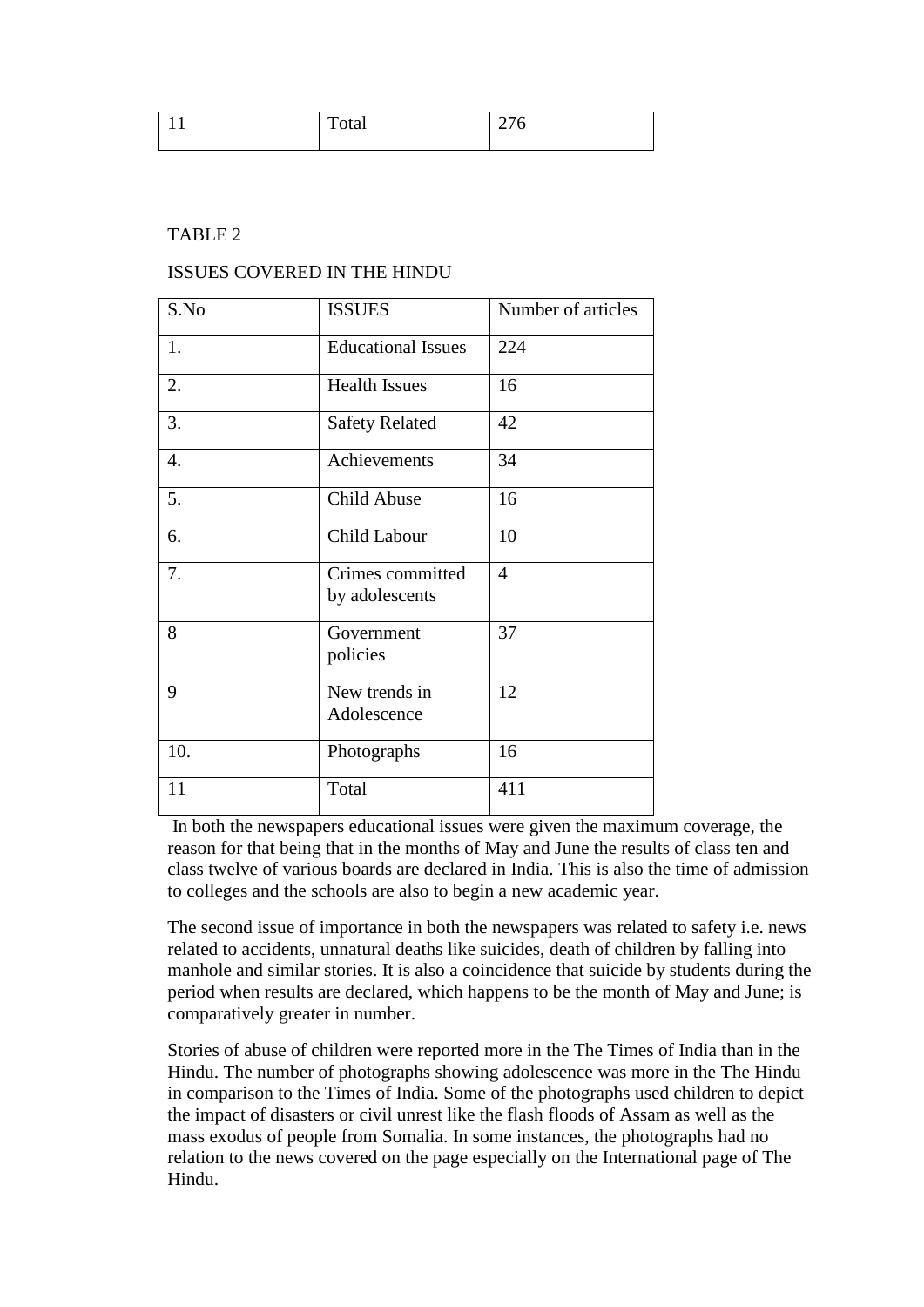## TABLE THREE

## LOCATION OF THE NEWS IN THE TIMES OF INDIA

| SNo               | Page of the     | Total number of |
|-------------------|-----------------|-----------------|
|                   | Newspaper       | stories covered |
|                   |                 |                 |
| 1.                | $\mathbf{1}$    | 45              |
| 2.                | $\overline{2}$  | 50              |
|                   |                 |                 |
| 3.                | $\overline{3}$  | 48              |
|                   |                 |                 |
| 4.                | $\overline{4}$  | 31              |
| 5.                | $\overline{5}$  | $\overline{35}$ |
|                   |                 |                 |
| 6.                | 6               | 17              |
|                   |                 |                 |
| 7.                | 7.              | 15              |
| 8.                | 8               | $\overline{7}$  |
|                   |                 |                 |
| 9                 | 9               | 3               |
|                   |                 |                 |
| 10.               | 10              | $\overline{5}$  |
| 11.               | 11              | 8               |
|                   |                 |                 |
| 12.               | 12              | $\mathbf{1}$    |
|                   |                 |                 |
| 13.               | $\overline{1}3$ | $\overline{2}$  |
| 14.               | 14              | 3               |
|                   |                 |                 |
| $\overline{15}$ . | 15              | $\overline{2}$  |
|                   |                 |                 |
| 16.               | 18              | $\mathbf{1}$    |
| 17.               | supplement      | $\overline{3}$  |
|                   |                 |                 |
|                   | Total           | 276             |
|                   |                 |                 |

### TABLE FOUR

### LOCATION OF THE NEWS IN THE HINDU

| SNo | Page of the<br>Newspaper | Total number of<br>stories covered |
|-----|--------------------------|------------------------------------|
|     |                          | 23                                 |
|     |                          |                                    |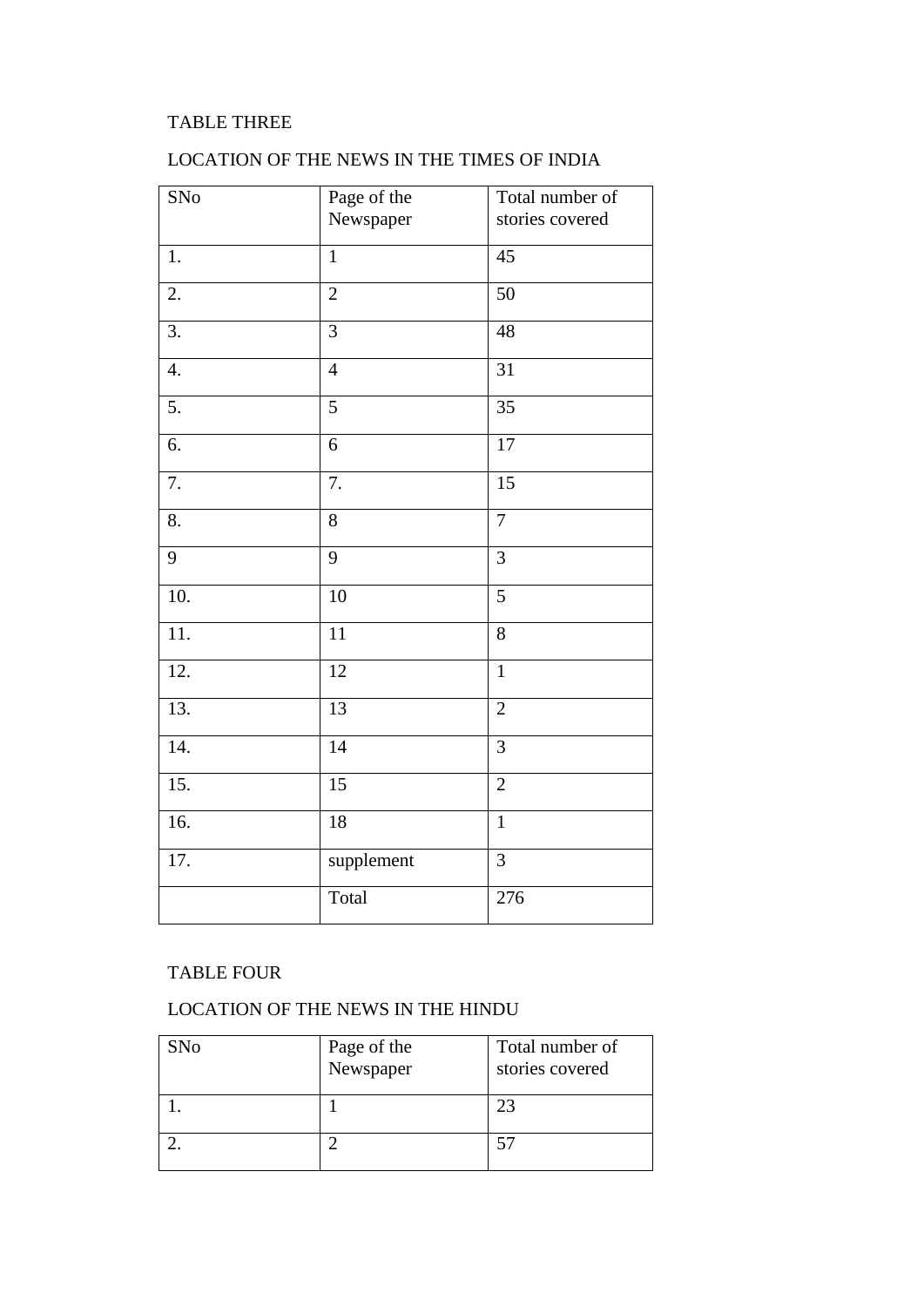| 3.             | $\mathfrak{Z}$ | 60               |
|----------------|----------------|------------------|
| 4.             | $\overline{4}$ | 43               |
| 5.             | $\sqrt{5}$     | 53               |
| 6.             | $\sqrt{6}$     | $17\,$           |
| 7.             | 7.             | $40\,$           |
| 8.             | $8\,$          | 10               |
| $\overline{9}$ | $\overline{9}$ | 18               |
| 10.            | $10\,$         | 10               |
| 11.            | $11\,$         | 10               |
| 12.            | $12\,$         | 13               |
| 13.            | 13             | 12               |
| 14.            | 14             | $\overline{4}$   |
| 15.            | 15             | $\sqrt{6}$       |
| 16.            | $16$           | $\mathfrak{S}$   |
| 17.            | $17\,$         | $\overline{4}$   |
| 18.            | $18\,$         | $\mathfrak{S}$   |
| 19.            | $20\,$         | $\boldsymbol{6}$ |
| 20.            | $21\,$         | $\mathbf{2}$     |
| 21.            | 22             | 5                |
| $22\,$         | 24             | $\overline{2}$   |
| 23.            | supplement     | $\boldsymbol{6}$ |
|                | <b>TOTAL</b>   | 411              |

On looking at the page on which the news/ reports appeared it was seen that maximum news/reports appeared on Page two and three in both the newspapers. In The Times of India ,the news/reports in terms of numbers maximum news/reports appeared on page2, followed by page3,page 1,page 5,page 4,page6,page 7 and page 11.The other pages carried very less number of articles i.e. 5 and less than five in92 issues. Since the Mangalore edition of Times of India has 18 pages and the supplement pages differ on a daily basis .There were three reports in the supplements also on adolescence on Doctors' day.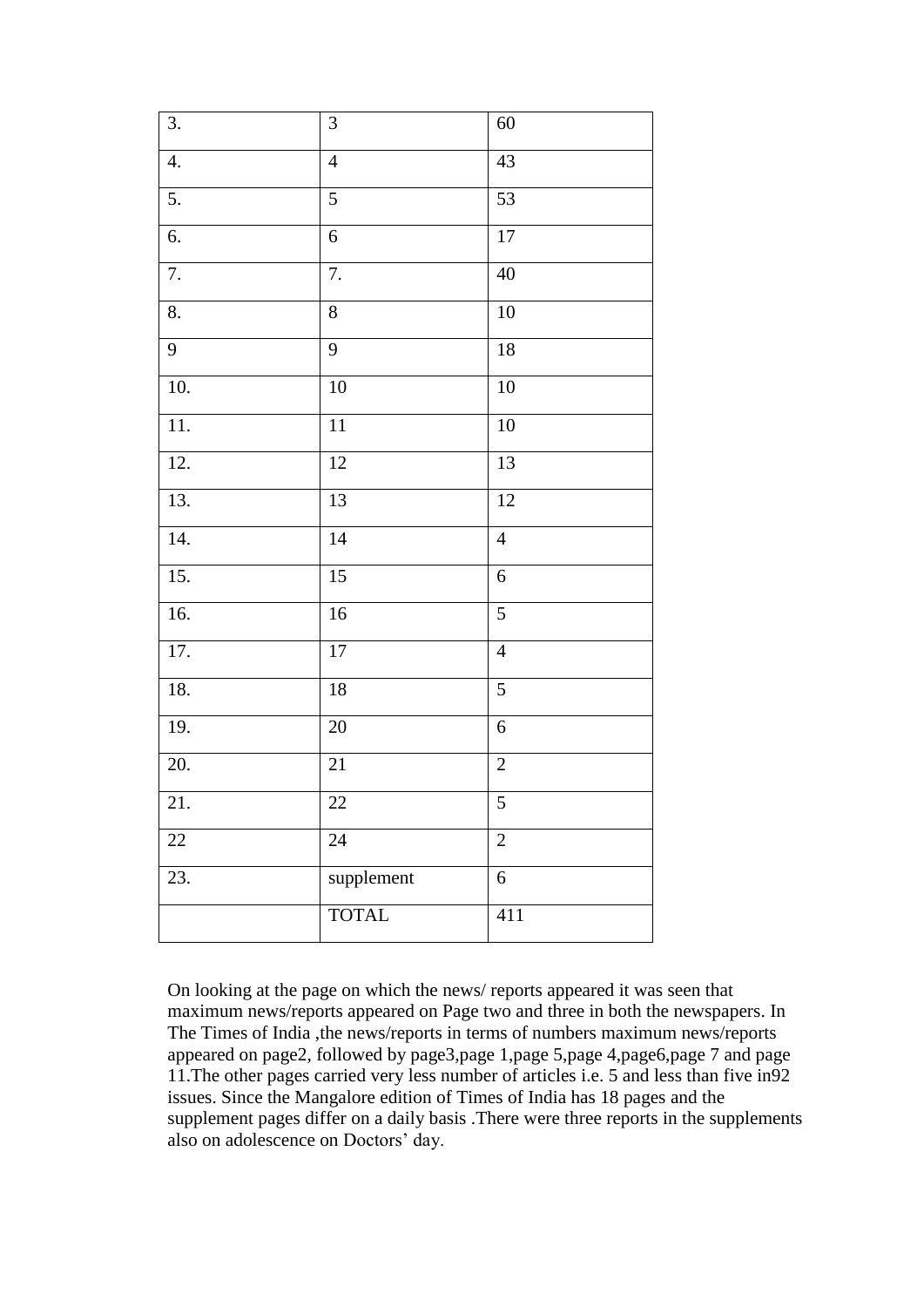In the Hindu the news reports in terms of number appeared, it was seen that maximum news/reports on Page 3, followed by page2, page5, page4, page 7 and page1. Pages which had more than ten stories during the period are page9, page6, page12, page 13 and page10, page11.The other pages had less than ten stories during the period. The Hindu has 24 pages in the main newspaper and additional supplements. About six stories appeared in the supplement of The Hindu.

#### QUALITATIVE ANAYSIS:

For qualitative analysis articles which appeared on the editorial page of both the newspapers were selected .The editorial page has articles on issues which are considered important for the period .The articles are analytical in nature, and carry the views and opinions of the expert or the editor of the paper.

In the Times of India in May two articles appeared on the editorial page regarding the bill which is being introduced in Parliament on the age of consensual sex in order to prevent sexual abuse of young girls. Both the articles had a positive tone and argued against some of the features of the bill which are Victorian in nature. The article suggested that by passing such a law .The government would be criminalising teenage sex. It suggested that there should be a way forward by providing smart and sensitive sexual education, liberal environment and provides real safeguards from sexual abusers. If the bill is passed in its present form it would criminalise teenage sex; which are already accepted and prevalent in the various tribes of central India.

An editorial in the month of June was written about young Muslim girls. As per Delhi High Court judgement order a 15-year old Muslim girl's marriage is considered legal but she cannot seek for divorce till she is 18 years of age. This has sparked off a debate among the Muslim clergy and other intellectuals. This article relates this issue to the Bill on age of consensual sex, and the need for government to formulate a law on the issue after weighing all the pros and cons.

An editorial in June was written on the issue of increasing number of deaths of children by falling into bore wells and uncovered manholes .About twenty children had died under similar circumstances. It tried to bring the apathy of public authorities towards the citizens of the country. This article was basically highlighting a problem which is prevalent in every part of the country due to the apathy of the public officials and has become the cause of deaths in some cases.

Another article in June highlighted the problem of falling standards in the quality of our education. Though students get perfect scores in subjects like English as there is only rote-learning to do, but their creativity is lost. At the school level it there is compartmentalisation into disciplines and there is a hierarchy among the sciencecommerce and Humanities .This has aptly highlighted some of the problems which plague our educational system in schools and it has an impact on the quality of education in the higher education system.

In July the Times of India carried an interview of Mr. Siddhartha Kaul ,who is the first Indian to be appointed global president of SOS Children's Villages International, supports children in need. He said that due to poverty about 20 million children need help in India. Most of the help comes from European countries. Recently corporates like Azim Premji have started supporting such ventures. They help the educational needs of the child so that they are financially independent. Child abuse in India is also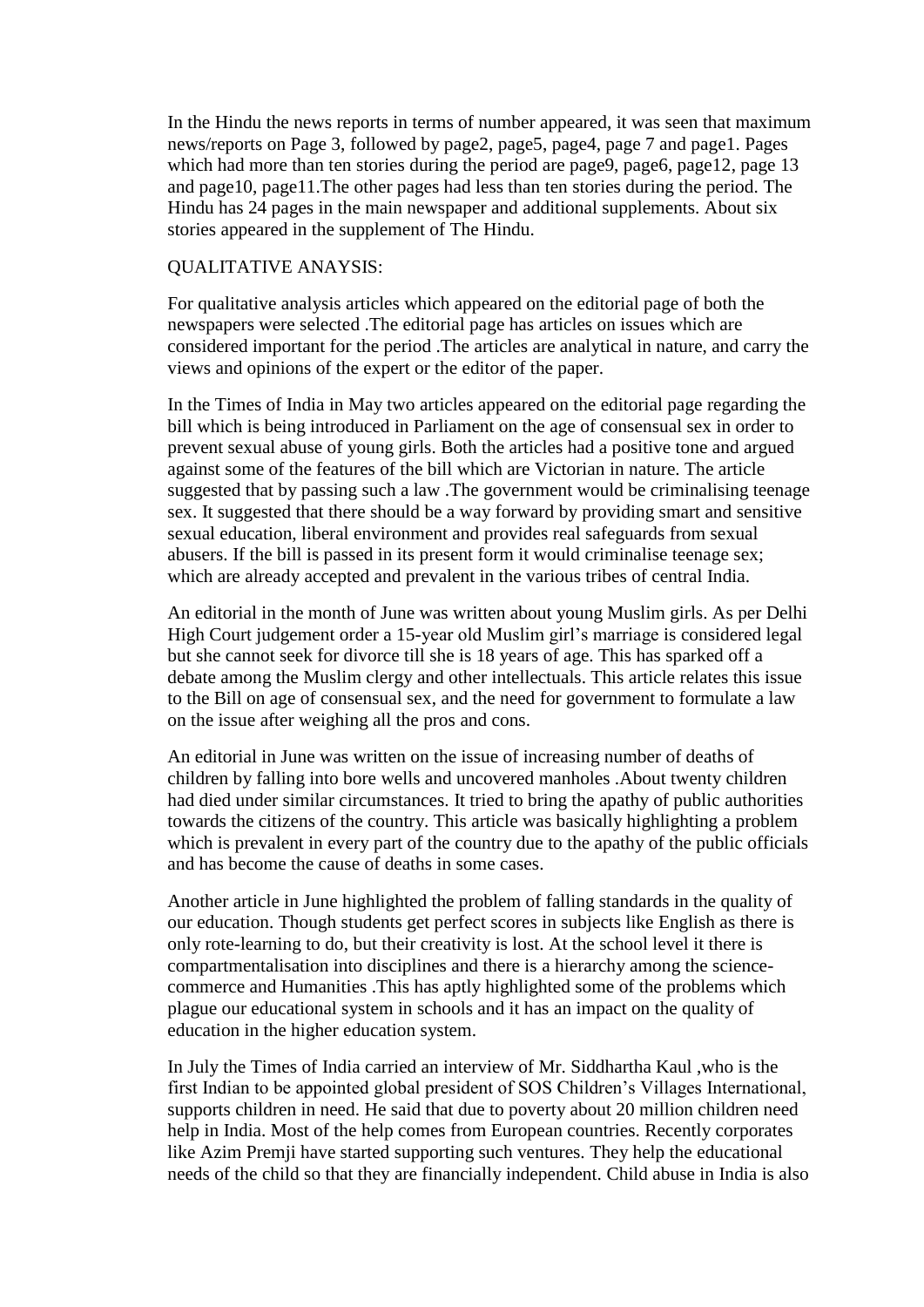high and it is not reported because in most of the cases the perpetrators are related to the victim.

The Times of India in its editorial tried to highlight some of the burning issues which adolescence face like teenage sex, education, child abuse and accidental deaths.

The articles had a positive note they wanted the authorities to act in favour of the adolescence and these are issues which the parents and society has to set guidelines for them to follow.

In The Hindu six articles appeared on the editorial page. All the articles were related to education. One of the articles focuses how the education system can bring about peace between India and Pakistan. Through the years the Indian textbooks have undergone transformation and allow for some amount of discussion and discourse .On the other hand, the Pakistani textbooks have not undergone any change. This results in creating a bias especially with regard to the Partition of the two countries. In another editorial the removal of cartoons of Dr. B. R. Ambedkar was discussed. The author who happens to be the chief advisor to NCERT is of the opinion that by designing such textbooks they were trying to make the young students think about politics seriously but the politicians are not ready for it. The idea of accepting cartoons as an art form in education has not at all been accepted by the politicians cutting across party lines.

In an article "educating students for free" deals with the free online courses being offered by universities in the U.S.A for developing nations. There is a demand for this kind of education. The students would be given a certificate at the end of the course but no grades or marks would be allotted. Another article discusses about the use of mobile devices for advancing education by improving access to education and reducing costs .It gives the example of Ghana. The low cost Akash Tablet was one such indigenous device but that needs further development before it can be launched on a large scale.

In an article on increase in Gross Enrolment Ratio in universities it was discussed that even though it has increased over the years but much needs to be achieved. Through the twelfth Plan remedial action needs to be speeded up. A number of universities have to be opened and provided with the requisite infrastructure. Scholarships need to be provided to the students and a lot of other amenities need to be provided.

In The Hindu also an editorial article discussed The Protection of Children from Sexual Offences Act 2012.It brought out both the positive and negative aspects of the act. Like the articles in the Times of India this article also highlighted the problem of consensual sex below the age of 18.The age of 18 is in contradiction to other laws prevalent in the country.

In the Times of India though the number of articles related to adolescence on the editorial page was less compared to The Hindu, but it covered a variety of issues. The articles in The Hindu were more in number but most of the articles were related to education and education system.

### **CONCLUSION:**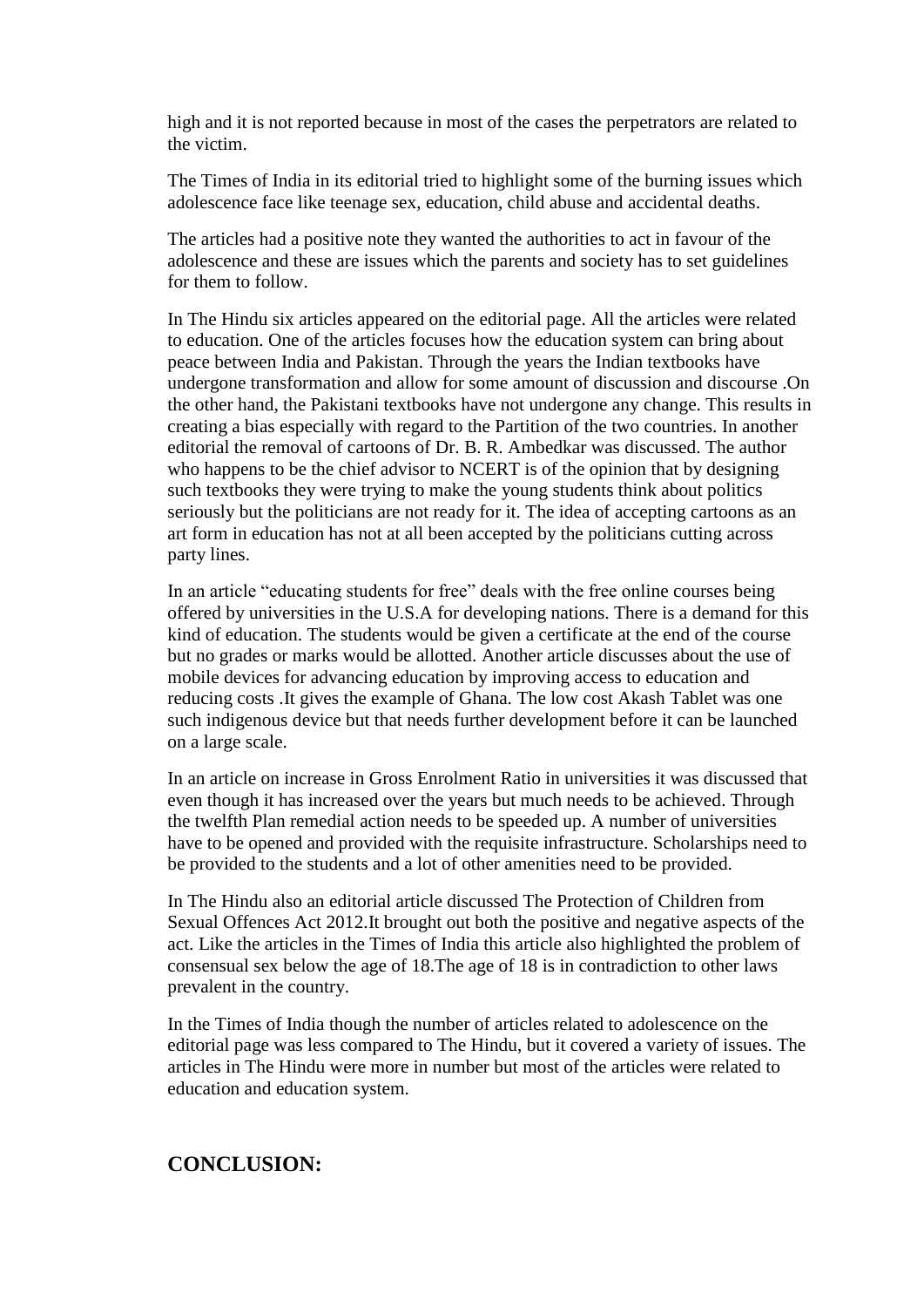On analysis of the two English national dailies for a period of three months the following conclusions can be drawn:-

- The term adolescence is not used by the media
- None of the article was directly addressed to adolescence
- Most of the news related to adolescence is found on Page two and three, where local issues are reported.
- On the sports page –only when some under-19 individual wins a medal or prize at the national or international level then there is mention of it.
- Majority of the news related to adolescence was on educational issue.
- Accidents, deaths, suicides by adolescence were reported, though as a small news item.
- Most of the photographs used children to depict the impact of an event like flash floods, exodus of people from Somalia.
- Initiatives like YOUNG WORLD of The Hindu are meant for the school children; it only provides an opportunity for children to get their stories or drawings published. In no way it induces the children into the habit of reading.

Some of the recommendations made by this study are as follows:-

- The newspaper should have certain articles of interest to the adolescence so that they get induced into the habit of reading newspapers.
- There have been studies carried out in USA to prove that reading of newspapers contributes to the vocabulary of the individual.
- With the media economics in mind also since adolescence constitutes 243 million of population-giving some space for adolescence will not affect the advertising revenue of the newspaper as they are the major influence on the buying behaviour of the household.
- Other than education issues like how to deal with stress, loneliness, peer pressure, substance abuse, pre-marital sex, safe sex habits etc should also be discussed apart from other health issues like obesity, diabetes and other lifestyle related diseases, which strikes people at a very young age now.
- Child abuse especially of the girl child is still prevalent in spite of stringent laws; the newspaper can use their space to create awareness about how to deal with these issues. Most of the news related to such thing is about an event and the punishment given to the perpetrator but no concrete step is taken to create awareness and also prevention of such activities.

# **ACKNOWLEDGEMENTS:**

I would like to thank Rajiv Gandhi Institute for youth Development for providing this opportunity **.**The director of Manipal Institute of